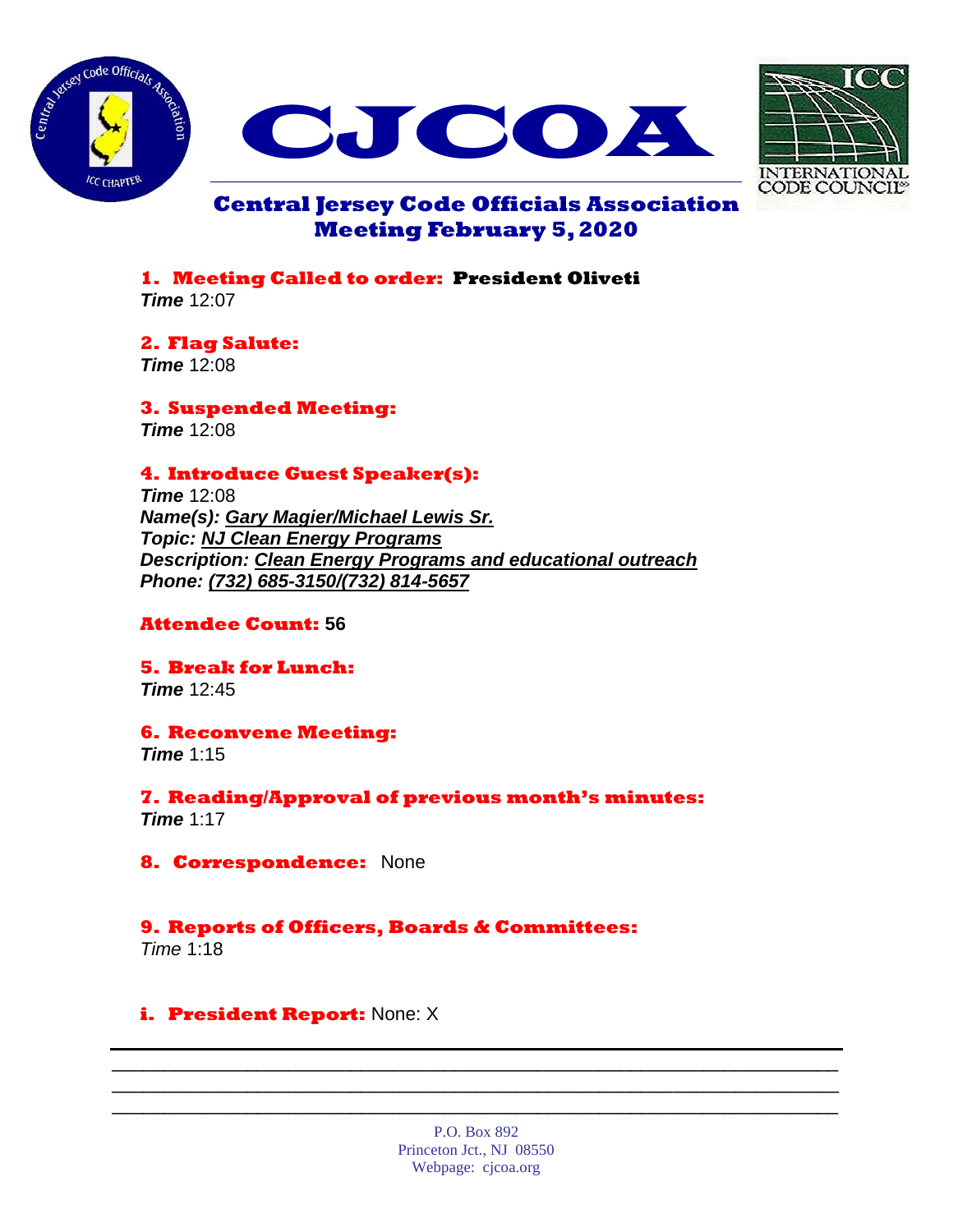#### **ii.** Vice President Report: Nothing to Report

#### **iii. Secretary's report:** Nothing to Report

- **iv.** Treasurers Report: None Account Balance \$ Rich Perlman- Bills paid\_\_\_\_\_\_\_\_\_\_\_\_\_\_\_\_\_\_\_\_\_\_\_\_\_\_\_\_\_\_\_\_\_\_\_\_\_\_\_\_\_
- **v.** Legislative: Mike Rodgers reports, bill A4788 passed both houses, but was vetoed by the Governor on 1/21/2020

\_\_\_\_\_\_\_\_\_\_\_\_\_\_\_\_\_\_\_\_\_\_\_\_\_\_\_\_\_\_\_\_\_\_\_\_\_\_\_\_\_\_\_\_\_\_\_\_\_\_\_\_\_\_\_\_\_\_\_\_\_\_\_\_\_\_\_\_\_\_ \_\_\_\_\_\_\_\_\_\_\_\_\_\_\_\_\_\_\_\_\_\_\_\_\_\_\_\_\_\_\_\_\_\_\_\_\_\_\_\_\_\_\_\_\_\_\_\_\_\_\_\_\_\_\_\_\_\_\_\_\_\_\_\_\_\_\_\_\_\_

\_\_\_\_\_\_\_\_\_\_\_\_\_\_\_\_\_\_\_\_\_\_\_\_\_\_\_\_\_\_\_\_\_\_\_\_\_\_\_\_\_\_\_\_\_\_\_\_\_\_\_\_\_\_\_\_\_\_\_\_\_\_\_\_\_\_\_\_\_\_

- **vi. Bi-Laws:** None\_\_\_ Mike Rodgers
- **vii. Education:** None Jim Hoey
- **viii. Membership:** Domenick Cardarelli

Total # of Members **160**

**ix. Good & Welfare:** Lonnie Baldino Reports…

 Shelley Merola (Sick) Bob Weber (Shoulder Operation)

#### **x. Code Change Committee:**

Building: Mike Rodgers…Nothing to Report

Electric: Scott Hasson…Nothing to Report

Plumbing: 2018 Adopted…In Grace Period

Fire: Nothing to Report

**xi. Website:** Domenick Cardarelli- Website up and running

**xii. Scholarship:** Joseph Makowsky- Nothing to report

P.O. Box 892 Princeton Jct., NJ 08550 Webpage: cjcoa.org